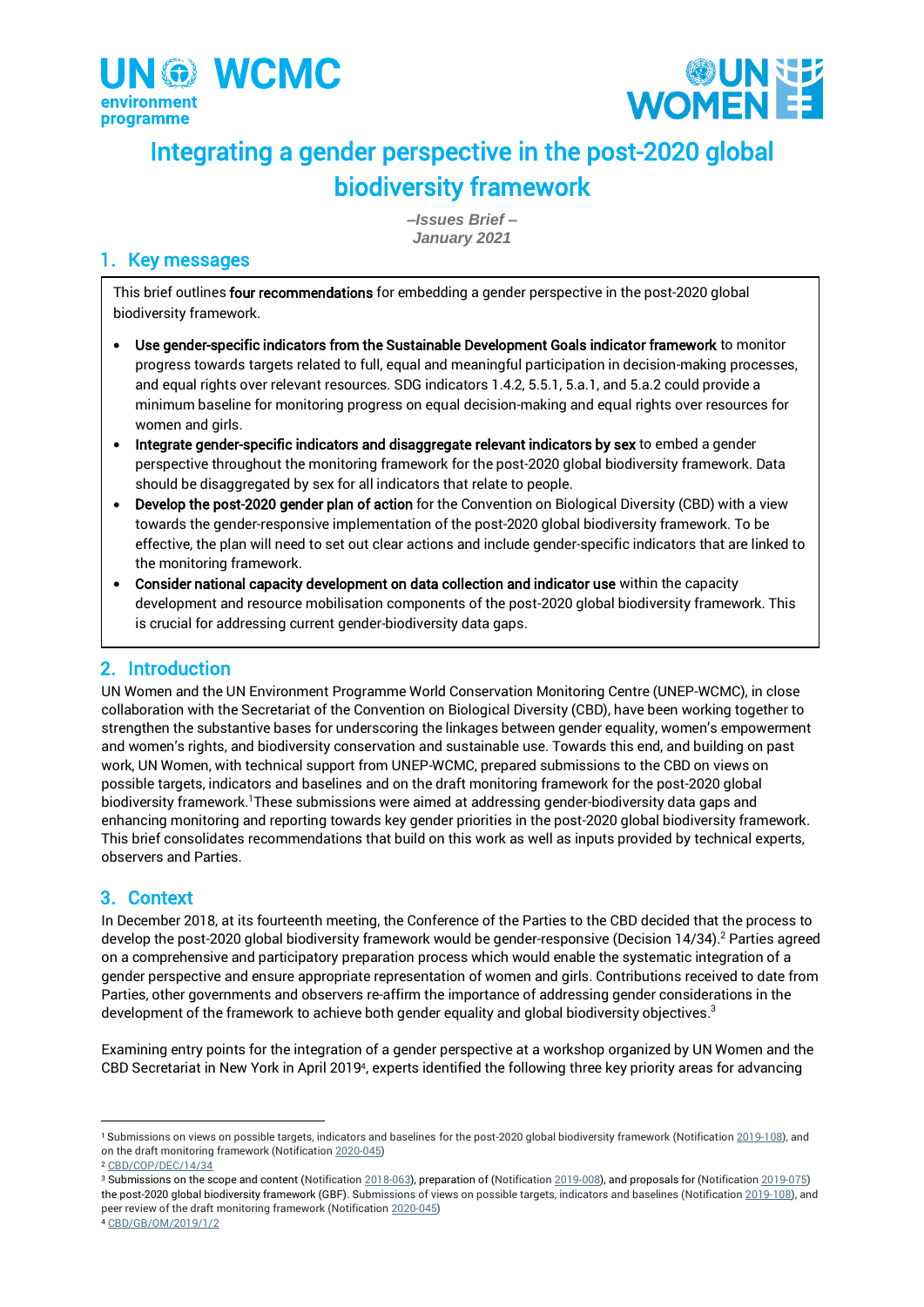gender equality and women's empowerment in the implementation of the post-2020 global biodiversity framework, ensuring:

1) Equal opportunities for leadership, decision-making and effective engagement at all levels of decisionmaking in matters related to the three objectives of the Convention;

2) Equal access, ownership and control over biological resources; and

3) Equal access to benefits from biodiversity conservation and sustainable use, and from the utilization of genetic resources.

These priority areas form the basis for the development of more detailed, gender-specific considerations for the implementation of the post-2020 global biodiversity framework. Building on this work, a follow-up virtual expert workshop was organised by UNEP-WCMC and UN Women in December 2020 to discuss mechanisms for enhancing gender-specific monitoring and reporting aligned with these priority areas. Key recommendations are set out below.

### 4. Recommendations

#### • Integrate gender-specific indicators in the monitoring framework

UNEP-WCMC completed an extensive analysis of biodiversity-related indicators from submissions provided by Parties, other governments and stakeholders in response to Notificatio[n 2020-045.](https://www.cbd.int/conferences/post2020/submissions/2020-045) The indicator analysis included indicators that are used to measure progress under other conventions and intergovernmental processes $^5$ , including the Sustainable Development Goals (SDGs). Over 300 comments from submissions were gender-specific (e.g. proposals for indicators or for data to be disaggregated by sex). $6$ 

Indicators currently available: Findings from the indicator analysis identified the most suitable gender-specific indicators that could provide a minimum set for Parties to report progress towards targets that relate to equal participation in decision-making processes and ensuring equal rights over relevant resources for women and girls. These indicators are part of the SDG indicator framework (1.4.2, 5.5.1, 5.a.1, 5.a.2)<sup>7</sup> and are well-aligned with the current wording of Target 20 of the draft monitoring framework. <sup>8</sup> Making use of these available indicators will enhance synergies with the 2030 Agenda for Sustainable Development, ease the reporting burden on Parties, and also support progress towards other international commitments (e.g. Critical area of concern "Women and the environment" of the Beijing Declaration and Platform for Action). 9

Indicators under development: UNEP-WCMC notes that there are several promising indicators which could be developed for use at the national and regional scale. For example, there are ongoing efforts in the Asia Pacific Region to develop and adapt indicators from international frameworks to better reflect national and regional priorities.<sup>10</sup> Gender-specific indicators that are relevant to specific regions could be included as 'complementary' indicators in the monitoring framework as they become available.<sup>11</sup>

#### • Disaggregate indicator data by sex

A practical way to mainstream a gender perspective is by disaggregating data by sex for all relevant indicators (i.e. all those which relate to people) across the monitoring framework. This suggestion is reflected in the proposed headline indicators for the post-2020 global biodiversity framework, which contains six indicators (C.0.1, C.0.2, 8.0.2, 10.0.2, 12.0.1, 20.0.2) that could be disaggregated by sex.<sup>12</sup>

<sup>5</sup> Indicators used under UNFCCC, UNCCD, WHS, CMS, CITES, UNDRR, ITPGRFA, IPPC, Ramsar, IPBES and SDGs

<sup>6</sup> CBD/SBSTTA24/INF/16 availabl[e here](https://www.cbd.int/doc/c/a6d3/3108/88518eab9c9d12b1c418398d/sbstta-24-inf-16-en.pdf)

<sup>7</sup> SDG indicators 1.4.2, 5.5.1, 5.a.1, 5.a.2. Indicator details availabl[e here](https://unstats.un.org/sdgs/indicators)

<sup>&</sup>lt;sup>8</sup> [CBD/SBSTTA/24/3](https://www.cbd.int/doc/c/8e95/2d27/2a226d32d59cd705e119b5a6/sbstta-24-03-en.pdf) Target 20: "By 2030, ensure equitable participation in decision-making related to biodiversity and ensure rights over relevant resources of indigenous peoples and local communities, women and girls as well as youth, in accordance with national circumstances"

<sup>9</sup> UN (1995) Fourth World Conference on Women, Beijing, China. Adopted the 'Beijing Declaration and Platform for Action' availabl[e here](https://www.un.org/womenwatch/daw/beijing/platform/) <sup>10</sup> UN Women (2019) Mainstreaming gender in environment statistics for the SDGs and beyond: Identifying priorities in Asia and the Pacific. Report availabl[e here](https://data.unwomen.org/publications/mainstreaming-gender-environment-statistics-sdgs-and-beyond-identifying-priorities)

<sup>11</sup> The draft monitoring framewor[k CBD/SBSTTA/24/3Add.1](https://www.cbd.int/doc/c/ddf4/06ce/f004afa32d48740b6c21ab98/sbstta-24-03-add1-en.pdf) includes headline, component and complementary indicators.

<sup>12</sup> See Annex I in [CBD/SBSTTA/24/3.](https://www.cbd.int/doc/c/8e95/2d27/2a226d32d59cd705e119b5a6/sbstta-24-03-en.pdf) Headline indicators to be disaggregated by sex: C.0.1, C.0.2, 8.0.2, 10.0.2, 12.0.1, 20.0.2